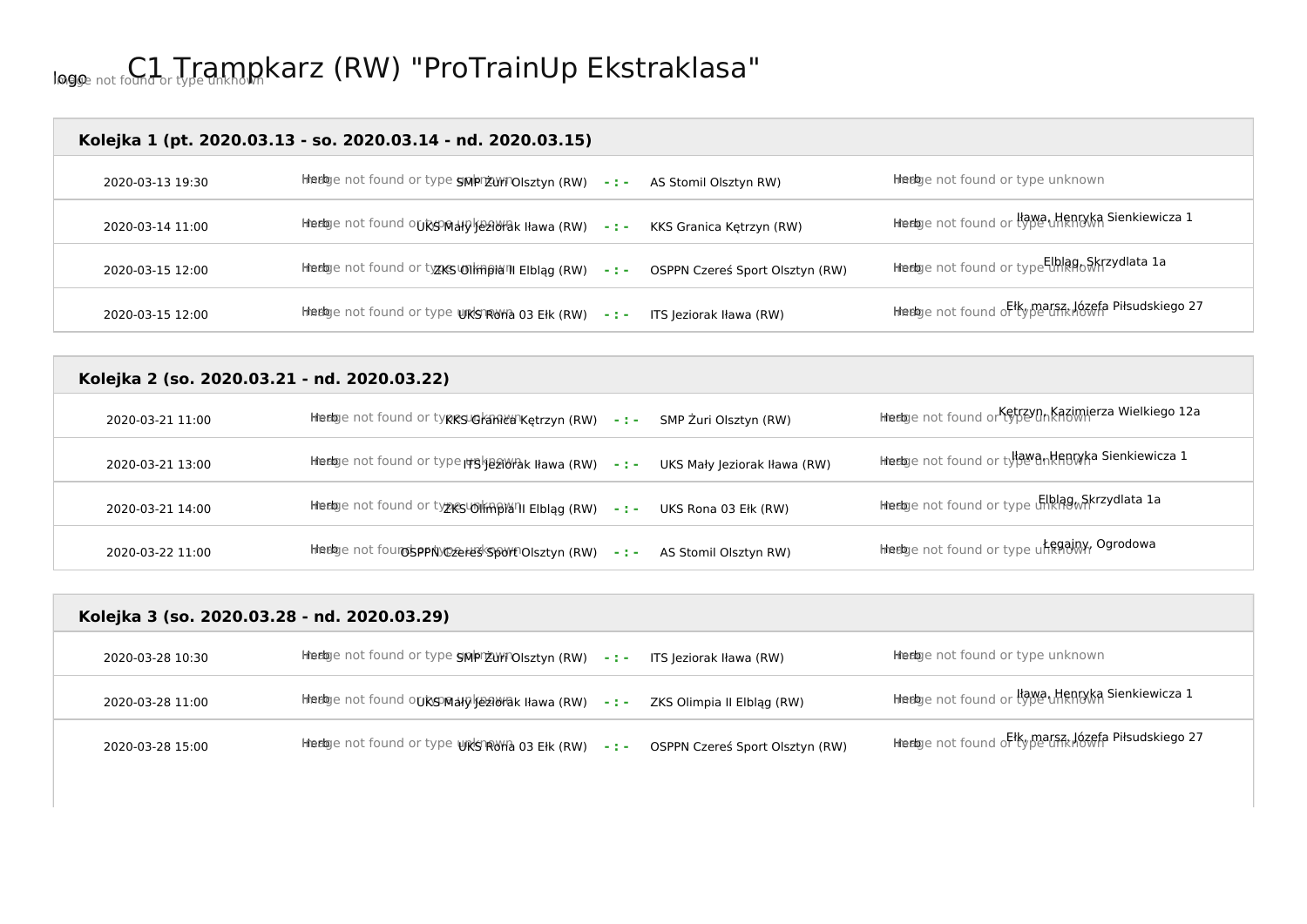Olsztyn, Żytnia 71<br>Herb Image not found or type **ASIStomii Olsztyn RW) - : - KKS Granica Kętrzyn (RW)** Merb Image not found or type unknown

## **Kolejka 4 (so. 2020.04.04 - nd. 2020.04.05)**

| 2020-04-04 11:00 | $H_{\text{B}}^{\text{th}}$ e not found or type <b>WKSRoma 03 Ełk (RW)</b> -: - UKS Mały Jeziorak Iława (RW) |                       | Ełk, marsz. Józefa Piłsudskiego 27<br>Hiflage not found or type unknown |
|------------------|-------------------------------------------------------------------------------------------------------------|-----------------------|-------------------------------------------------------------------------|
| 2020-04-04 13:00 | Hingbye not found or type LTISk Jeziorak Iława (RW) -: - AS Stomil Olsztyn RW)                              |                       | llawa, Henryka Sienkiewicza 1<br>Instruct of type unknown               |
| 2020-04-05 11:00 | HRED <sub>I</sub> e not four OSPPN/Ozeres Sport Olsztyn (RW) -: - KKS Granica Kętrzyn (RW)                  |                       | Legajny, Ogrodowa<br>HRhye not found or type unknown                    |
| 2020-04-05 11:00 | HFFFge not found or typkSJOkimpianII Elbląg (RW) -:-                                                        | SMP Żuri Olsztyn (RW) | Elblag, Skrzydlata 1a<br>HRED e not found or type unknown               |

| Kolejka 5 (śr. 2020.04.08 - cz. 2020.04.09) |                                                                                        |                                                                        |  |
|---------------------------------------------|----------------------------------------------------------------------------------------|------------------------------------------------------------------------|--|
| 2020-04-08 12:00                            | Hethe not found or type SMRIZ union sztyn (RW) -:- UKS Rona 03 Elk (RW)                | Hethe not found or type unknown                                        |  |
| 2020-04-09 11:00                            | Herb <sub>g</sub> e not found or types Grancarketrzyn (RW) -:- ITS Jeziorak Iława (RW) | Ketrzyn, Kazimierza Wielkiego 12a<br>Hiftage not found or type unknown |  |
| 2020-04-09 13:00                            | Herbje not found out Sumally leatorak Hawa (RW) -: - OSPPN Czereś Sport Olsztyn (RW)   | Iława, Henryka Sienkiewicza 1<br>Inage not found or type unknown       |  |
| 2020-04-09 16:00                            | The bye not found or type AS Stom in Olsztyn RW) -:-<br>ZKS Olimpia II Elblag (RW)     | Hebge not found or type unknown                                        |  |

| Kolejka 6 (so. 2020.04.18 - nd. 2020.04.19) |                                                                                                |                                                                       |
|---------------------------------------------|------------------------------------------------------------------------------------------------|-----------------------------------------------------------------------|
| 2020-04-18 11:00                            | $\frac{1}{100}$ and found or type udks Rona 03 Elk (RW) -: - AS Stomil Olsztyn RW)             | Ełk, marsz. Józefa Piłsudskiego 27<br>Hnage not found or type unknown |
| 2020-04-18 11:00                            |                                                                                                | Iława, Henryka Sienkiewicza 1<br>Histye not found or type unknown     |
| 2020-04-19 11:00                            | $\frac{1}{100}$ and foun <b>OSPPIV peressistion</b> Olsztyn (RW) - : - ITS Jeziorak Iława (RW) | Legainy, Ogrodowa<br>Thage not found or type unknown                  |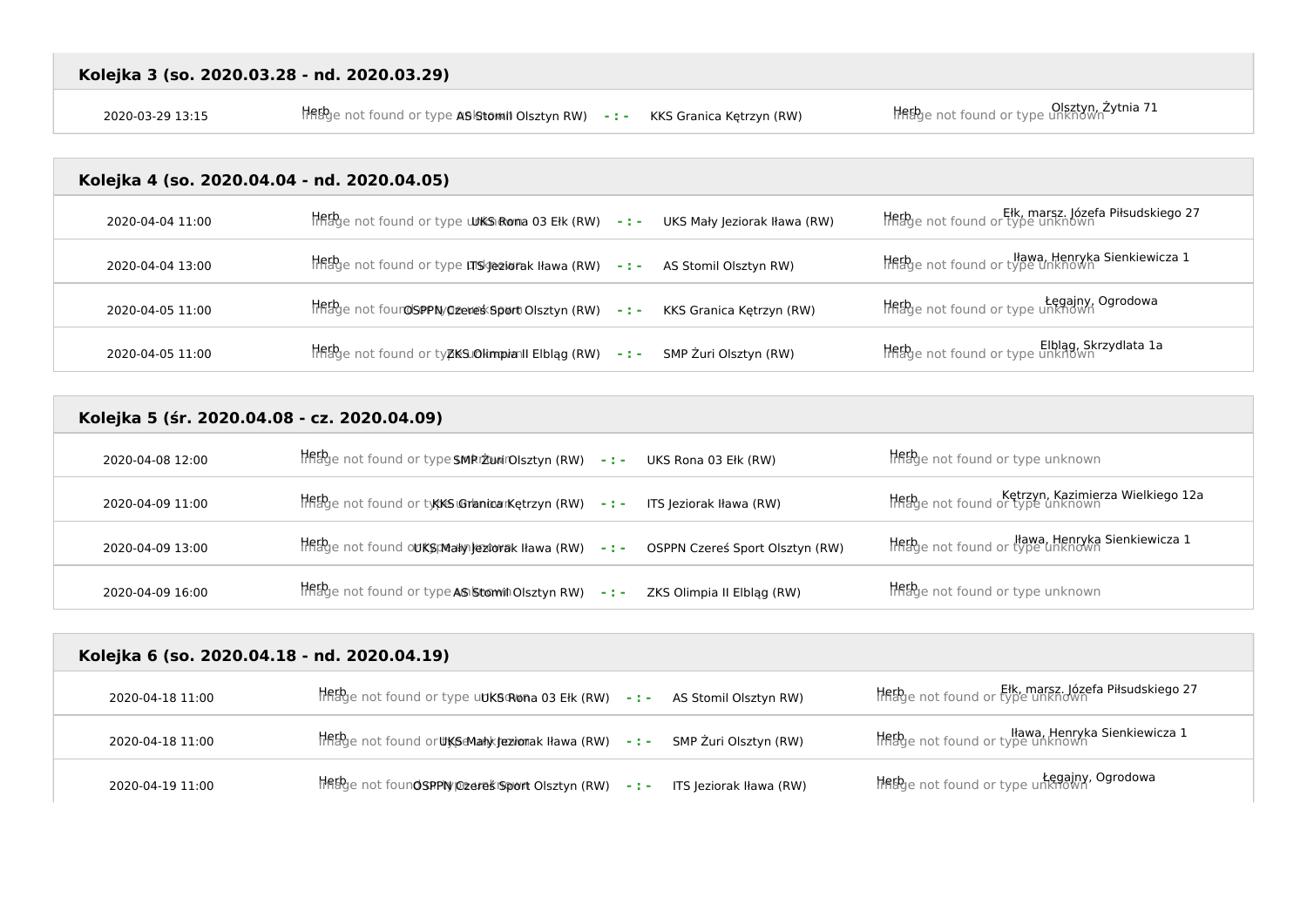Elblag, Skrzydlata 1a<br>Z020-04-19 12:00 Herb Image not found or type to found or type unknown Herb Image not found or type unknown

## **Kolejka 7 (so. 2020.04.25 - nd. 2020.04.26)**

| 2020-04-25 09:00 | lifting that found or type SMRI ZunirOlsztyn (RW) -:-   | OSPPN Czereś Sport Olsztyn (RW) | <b>Herb</b> e not found or type unknown                                     |
|------------------|---------------------------------------------------------|---------------------------------|-----------------------------------------------------------------------------|
| 2020-04-25 11:00 | The bye not found or type Suchanicarket rzyn (RW) - : - | UKS Rona 03 Ełk (RW)            | Ketrzyn, Kazimierza Wielkiego 12a<br>Hiflage not found or type unknown      |
| 2020-04-26 11:00 | Hetbye not found or type TS Jeziorak Ilawa (RW) -:-     | ZKS Olimpia II Elbląg (RW)      | <b>Herb</b> e not found or type unknown<br>Hinage not found or type unknown |
| 2020-04-26 14:15 | THERge not found or type AS Stomin Olsztyn RW) -:-      | UKS Mały Jeziorak Iława (RW)    | Olsztyn, Żytnia 71<br>Histye not found or type unknown                      |

## **Kolejka 8 (so. 2020.05.02 - nd. 2020.05.03)**

| 2020-05-02 11:00 | Herb <sub>y</sub> e not found or ty <b>kks.GranivanKetrzyn (RW) - : - UKS Mały Jeziorak Iława (RW)</b> | Ketrzyn, Kazimierza Wielkiego 12a<br>Hflage not found or type unknown |
|------------------|--------------------------------------------------------------------------------------------------------|-----------------------------------------------------------------------|
| 2020-05-02 14:00 | HRED en ot found or type ITSI jeziorak I lawa (RW) -: - UKS Rona 03 Elk (RW)                           | llawa, Henryka Sienkiewicza 1<br>Thebye not found or type unknown     |
| 2020-05-03 11:00 | HRED e not four OSPPNy Czereś Sport Olsztyn (RW) -: - ZKS Olimpia II Elbląg (RW)                       | Legajny, Ogrodowa<br>HRHge not found or type unknown                  |
| 2020-05-03 11:00 | Hetbye not found or type ASIStomil Olsztyn RW) - : -<br>SMP Żuri Olsztyn (RW)                          | Olsztyn, Żytnia 71                                                    |

| Kolejka 9 (so. 2020.05.09 - nd. 2020.05.10) |                                                                                                                                                                                                                                                                         |                                                                       |  |
|---------------------------------------------|-------------------------------------------------------------------------------------------------------------------------------------------------------------------------------------------------------------------------------------------------------------------------|-----------------------------------------------------------------------|--|
| 2020-05-09 10:30                            | $\frac{1}{100}$ and found or type SMRrizurinOlsztyn (RW) -: - KKS Granica Kętrzyn (RW)                                                                                                                                                                                  | <b>Het</b> be not found or type unknown                               |  |
| 2020-05-09 11:00                            | $\frac{1}{100}$ and found outs and the signal state is a set of $\frac{1}{100}$ and $\frac{1}{100}$ and $\frac{1}{100}$ and $\frac{1}{100}$ and $\frac{1}{100}$ and $\frac{1}{100}$ and $\frac{1}{100}$ and $\frac{1}{100}$ and $\frac{1}{100}$ and $\frac{1}{100}$ and | Iława, Henryka Sienkiewicza 1<br>Inage not found or type unknown      |  |
| 2020-05-09 12:00                            | $\frac{1}{100}$ and found or type UKS Roma 03 Elk (RW) -: - ZKS Olimpia II Elbląg (RW)                                                                                                                                                                                  | Ełk, marsz. Józefa Piłsudskiego 27<br>HABge not found or type unknown |  |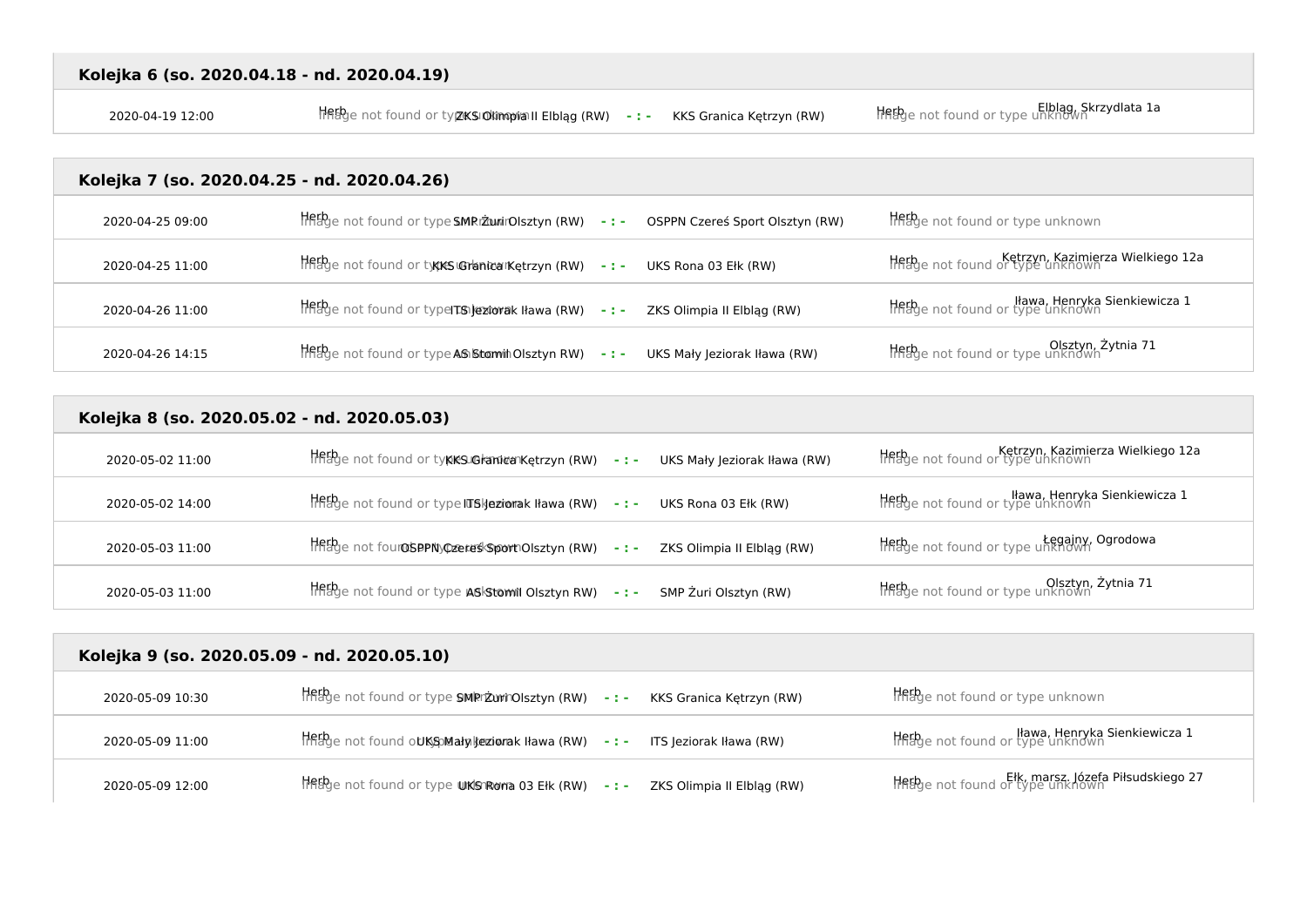2020-05-10 14:15 Herb Image not found or type unknown AS Stomil Olsztyn RW) **- : -** OSPPN Czereś Sport Olsztyn (RW) Herb Image not found or type unknown Olsztyn, Żytnia 71

### **Kolejka 10 (so. 2020.05.16 - nd. 2020.05.17)**

| 2020-05-16 11:00 | HftBge not found or tykkSJGranica Kętrzyn (RW) -: - AS Stomil Olsztyn RW) |                              | Ketrzyn, Kazimierza Wielkiego 12a<br>Hflage not found or type unknown |
|------------------|---------------------------------------------------------------------------|------------------------------|-----------------------------------------------------------------------|
| 2020-05-16 13:00 | Herbje not found or type ITSI jeziorak I lawa (RW) - : -                  | SMP Żuri Olsztyn (RW)        | Iława, Henryka Sienkiewicza 1<br>HRBge not found or type unknown      |
| 2020-05-16 16:00 | HFFbge not found or ty <b>zkSLOIimpiarII EIbląg (RW)     - : -</b>        | UKS Mały Jeziorak Iława (RW) | Elblag, Stanisława Moniuszki 29<br>HRBge not found or type unknown    |
| 2020-05-17 11:00 | Herbe not four OSPPNy Czereś Sport Olsztyn (RW) - : -                     | UKS Rona 03 Ełk (RW)         | Legajny, Ogrodowa<br>HFRge not found or type unknown                  |

## **Kolejka 11 (so. 2020.05.23 - nd. 2020.05.24)**

| 2020-05-23 10:30 | Hetbye not found or type SMRIZ unirOlsztyn (RW) - : -<br>ZKS Olimpia II Elblag (RW) | <b>Herb</b> e not found or type unknown                              |
|------------------|-------------------------------------------------------------------------------------|----------------------------------------------------------------------|
| 2020-05-23 11:00 | Herbje not found or typics Granicarketrzyn (RW) -:- OSPPN Czereś Sport Olsztyn (RW) | Ketrzyn, Kazimierza Wielkiego 12a<br>Thage not found or type unknown |
| 2020-05-23 11:00 | Hetbge not found out SpMaky lextorak Hawa (RW) -:- UKS Rona 03 Elk (RW)             | Iława, Henryka Sienkiewicza 1<br>Histye not found or type unknown    |
| 2020-05-24 14:15 | Hetbye not found or type AS Stom in Olsztyn RW) -:-<br>ITS Jeziorak Iława (RW)      | Olsztyn, Żytnia 71<br>HREge not found or type unknown                |

# **Kolejka 12 (so. 2020.05.30 - nd. 2020.05.31)**  2020-05-30 11:00 **Herb**e not found or type **unks Rona 03 Ełk (RW) - : -** SMP Żuri Olsztyn (RW) Herb Inknown Ełk, marsz. Józefa Piłsudskiego 27 Itawa, Henryka Sienkiewicza I<br>2020-05-30 15:00 Herb Image not found or type unsigeziorak Iława (RW) - : - **KKS Granica Kętrzyn (RW)** Inage not found or type unknown 2020-05-30 17:00 **Herb** Image not found or ty**zks olimpia II Elbląg (RW)** - : - **AS Stomil Olsztyn RW)** Herb Intition or type unknown